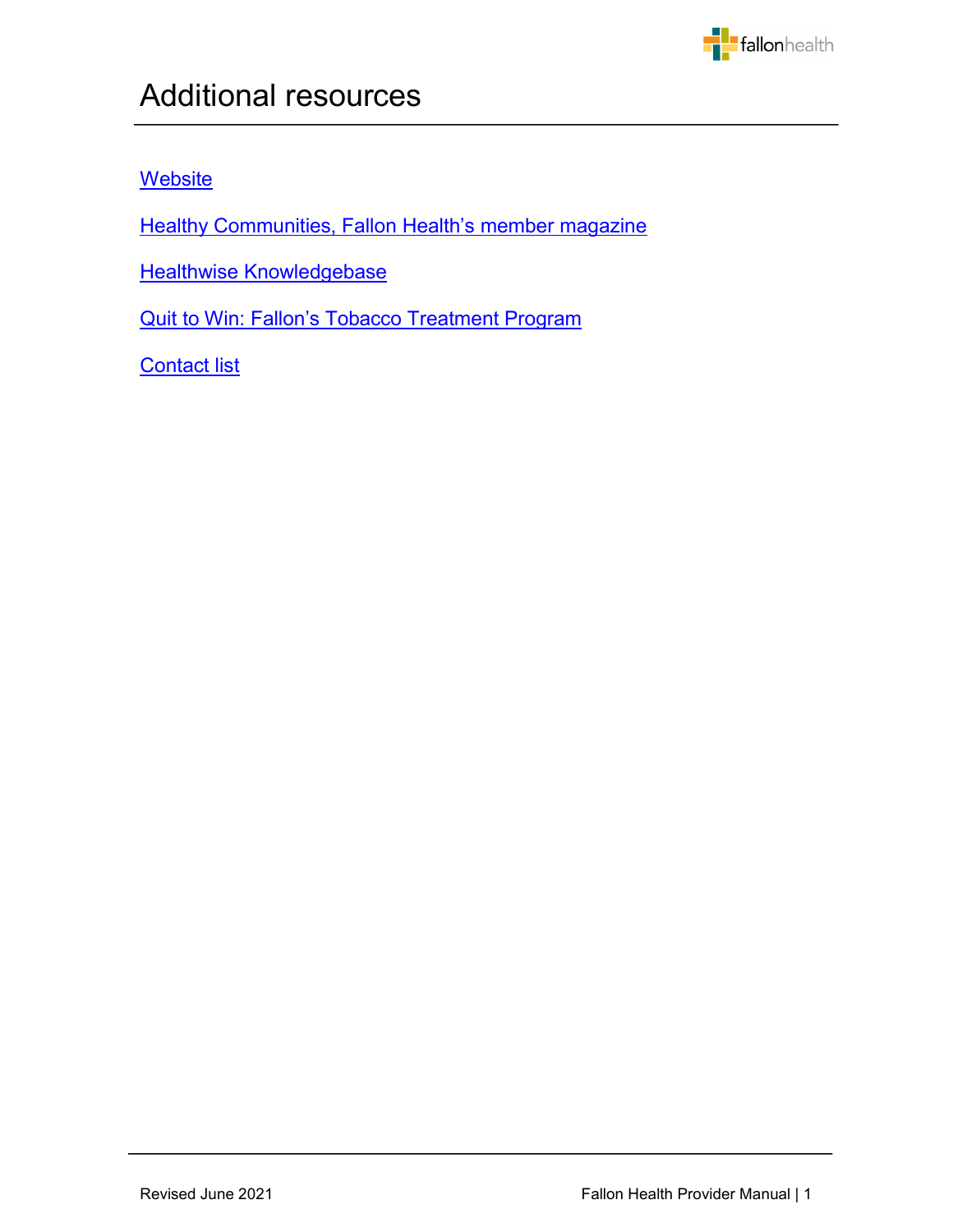

### <span id="page-1-0"></span>**Website**

Fallon Health's website, located at [www.fallonhealth.org,](http://www.fallonhealth.org/) contains information on Fallon's benefits, services and wellness programs. Members may use the site to request information, consult our online provider directories, change plan options, change primary care physicians, and more.

#### <span id="page-1-1"></span>**Fallon's member magazines**

Twice each year, Fallon members receive our member magazine. Our commercial plan members receive *Healthy Communities*, and members of our Fallon Medicare Plus, Fallon Medicare Plus Central and NaviCare plans receive *To Your Health*. Articles on a wide array of health and wellness topics, fitness programs and community resources are designed to inform and reflect the health care concerns of our members.

#### <span id="page-1-2"></span>**Healthwise Knowledgebase**

With Healthwise Knowledgebase, your patients have easy access to all kinds of health information online:

- There are more than 5,800 topics on health conditions, medical tests and procedures, medications, prevention and home treatment and wellness issues that are easy and convenient to access.
- Content is written and reviewed by an expert team of physicians, nurses, medical writers and researchers. It is updated as new research is reported. Healthwise Knowledgebase is approved by URAC as an accredited health website.
- The pages include:
	- *Decision Points* that can help your patients learn about tests and treatment options.
	- *Actionsets* that give in-depth information and practical tools to help make decisions.
	- *Interactive Tools*, a fun way to learn about health risks and wellness.
	- *Know Your Medicines* which checks for drug-to-drug and drug-to-food interactions.

Let your patients know about Healthwise Knowledgebase located on the Fallon website under the member section.

## <span id="page-1-3"></span>**Quit to Win: Fallon's Tobacco Treatment Program**

Fallon would like to help your patients quit smoking. Our phone coaching program, *Quit to Win, is open to all Fallon members.* Participants will learn to create a quit plan that's right for them. The calls are facilitated by professional Quit Coaches.

Fallon also offers text support to its members. This includes text messages from our Quit Coaches to support and encourage those who are trying to quit smoking.

Fallon enrollees can call us at 1-888-807-2908, or email us at [QuitToWin@fallonhealth.org.](mailto:QuitToWin@fallonhealth.org) Your office can also fax us at 1-508-798-8394, and we will contact your patient.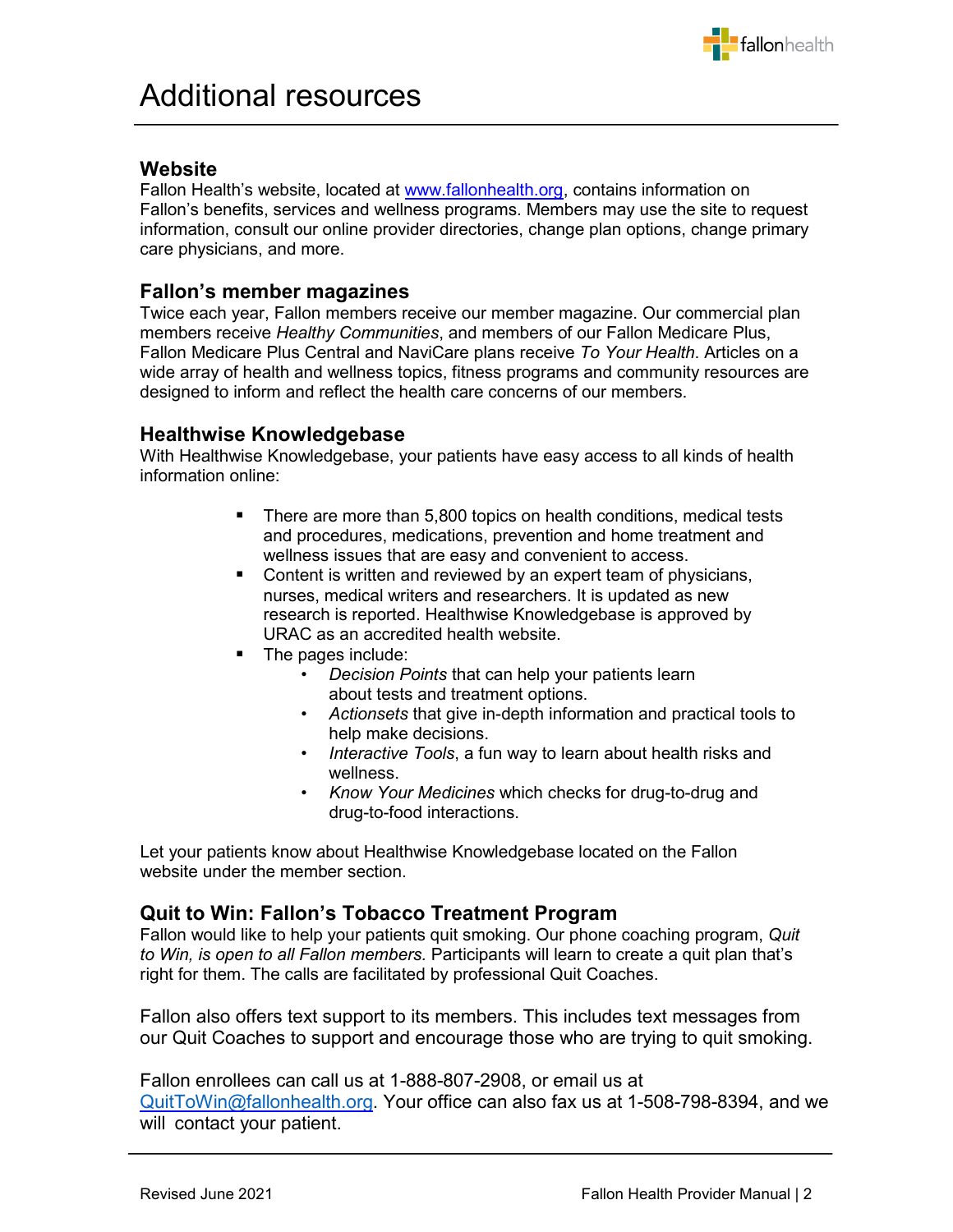

## <span id="page-2-0"></span>**Contact list**

## **Toll-free general number:**

1-800-333-2535

## **Local number:**

1-508-799-2100

## **Physical mailing address:**

Fallon Health 10 Chestnut St. Worcester, MA 01608

## **Claims mailing address:**

*For claims that cannot be delivered to a P.O. Box:* 

Fallon Health Claims **Smart Data Solutions\* 960 Blue Gentian Road Eagan, MN 55121**

*For claims that can be delivered to a P.O. Box:*

Fallon Health **P.O. Box 211308 Eagan, MN 55121-2908** 

*All appeals and corrected claims related to Zelis edits should be directed to Zelis:*

Zelis Claims Integrity, Inc. **2 Crossroads Drive Bedminster, NJ 07921 Attn: Appeals Department**  Or faxed to: 1-855-787-2677

## **Important Fallon fax numbers**

| Please fax claims adjustments only; first-time submissions cannot be faxed. |  |
|-----------------------------------------------------------------------------|--|

#### **Email:**

[askfchp@fallonhealth.org](mailto:askfchp@fallonhealth.org)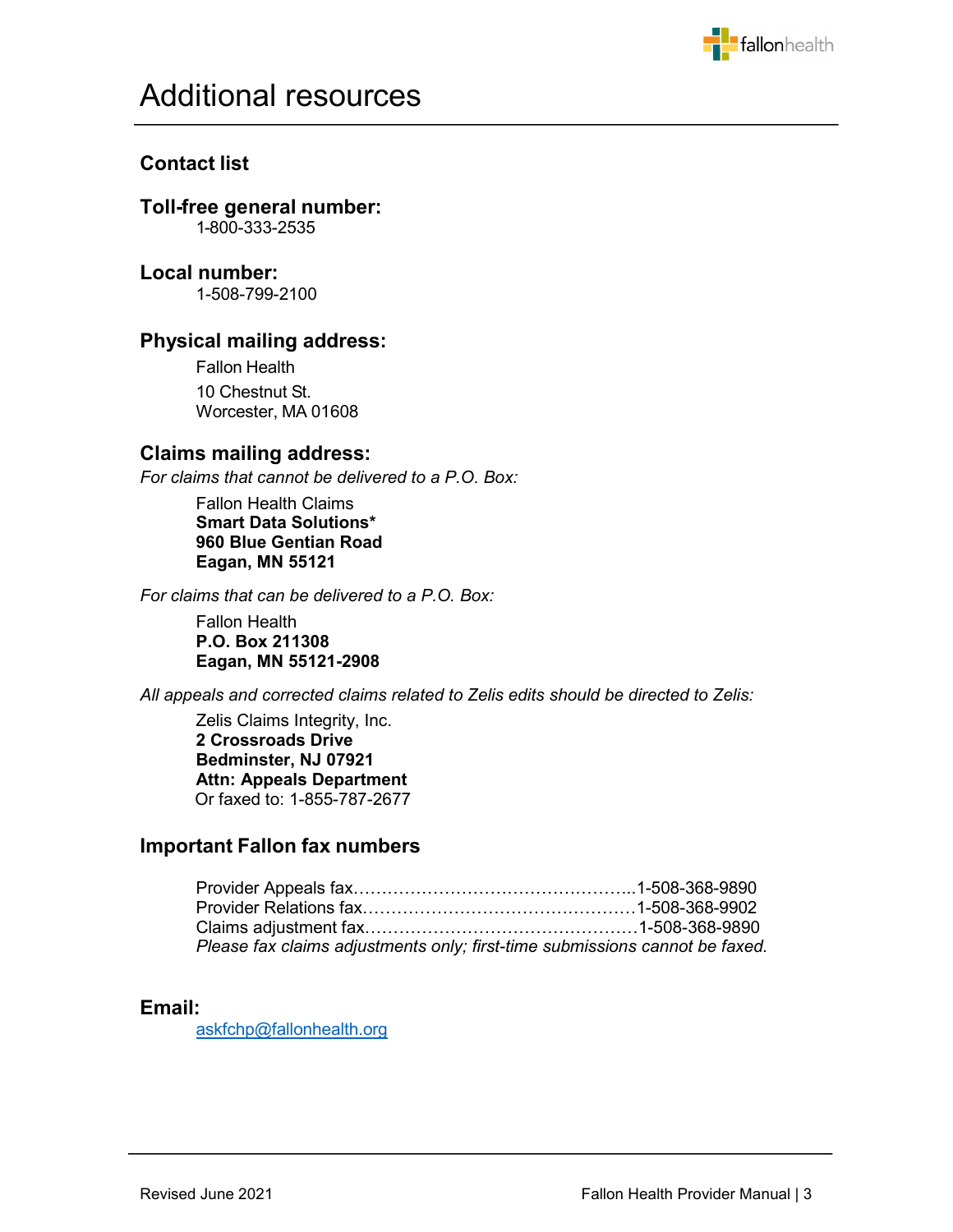

**Provider Service line:** Toll-free: 1-866-275-3247

**Eligibility & Benefits, Prompt 1**

**Claims, Prompt 2**

**Care Services Department, Prompt 3**

**Provider Services Department, Prompt 4**

**Pharmacy Services, Prompt 5**

**EDI and ProAuth password resets, Prompt 6**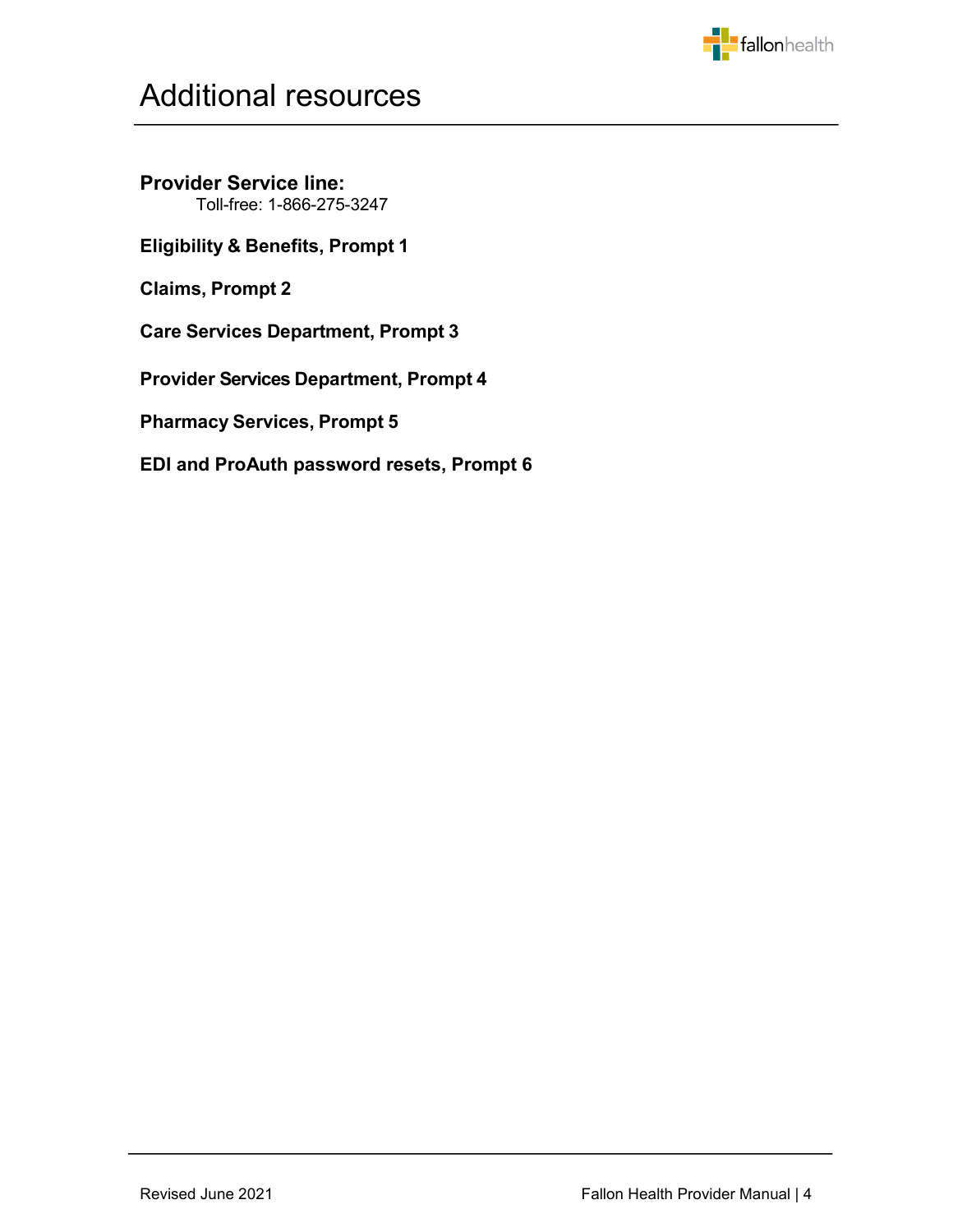

# **American Specialty Health (ASH)**

| For chiropractic information |  |
|------------------------------|--|
|                              |  |

## **Beacon Health Options**

| For information regarding behavioral health                      |  |
|------------------------------------------------------------------|--|
| 24 hr. clinical access for Fallon Health providers1-888-421-8861 |  |
|                                                                  |  |
|                                                                  |  |

## **CareCentrix**

| For information regarding sleep studies and therapy management |  |
|----------------------------------------------------------------|--|
|                                                                |  |
|                                                                |  |

# **Dental Benefit Providers (DBP)**

| For information and referrals regarding dental services |  |
|---------------------------------------------------------|--|
|                                                         |  |

## **eviCore healthcare**

| For prior authorization number requests for outpatient radiology services |  |
|---------------------------------------------------------------------------|--|
|                                                                           |  |

## **EyeMed Vision Care**

| For information regarding routine vision care |  |
|-----------------------------------------------|--|
|                                               |  |

## **HealthCare Administrative Solutions, Inc. (HCAS)**

| For information about increasing efficiency and reducing administrative costs |  |  |
|-------------------------------------------------------------------------------|--|--|
|                                                                               |  |  |

## **Magellan Rx Management**

| For information about prior authorizations and medical benefit drug management questions |  |
|------------------------------------------------------------------------------------------|--|
|                                                                                          |  |

## **MassHealth Accountable Care Organization (ACO) Partnership Plans**

| For inquiries regarding MassHealth services, benefits, or procedures |  |
|----------------------------------------------------------------------|--|
|                                                                      |  |
|                                                                      |  |
| Berkshire Fallon Health Collaborative Customer Service1-855-203-4660 |  |